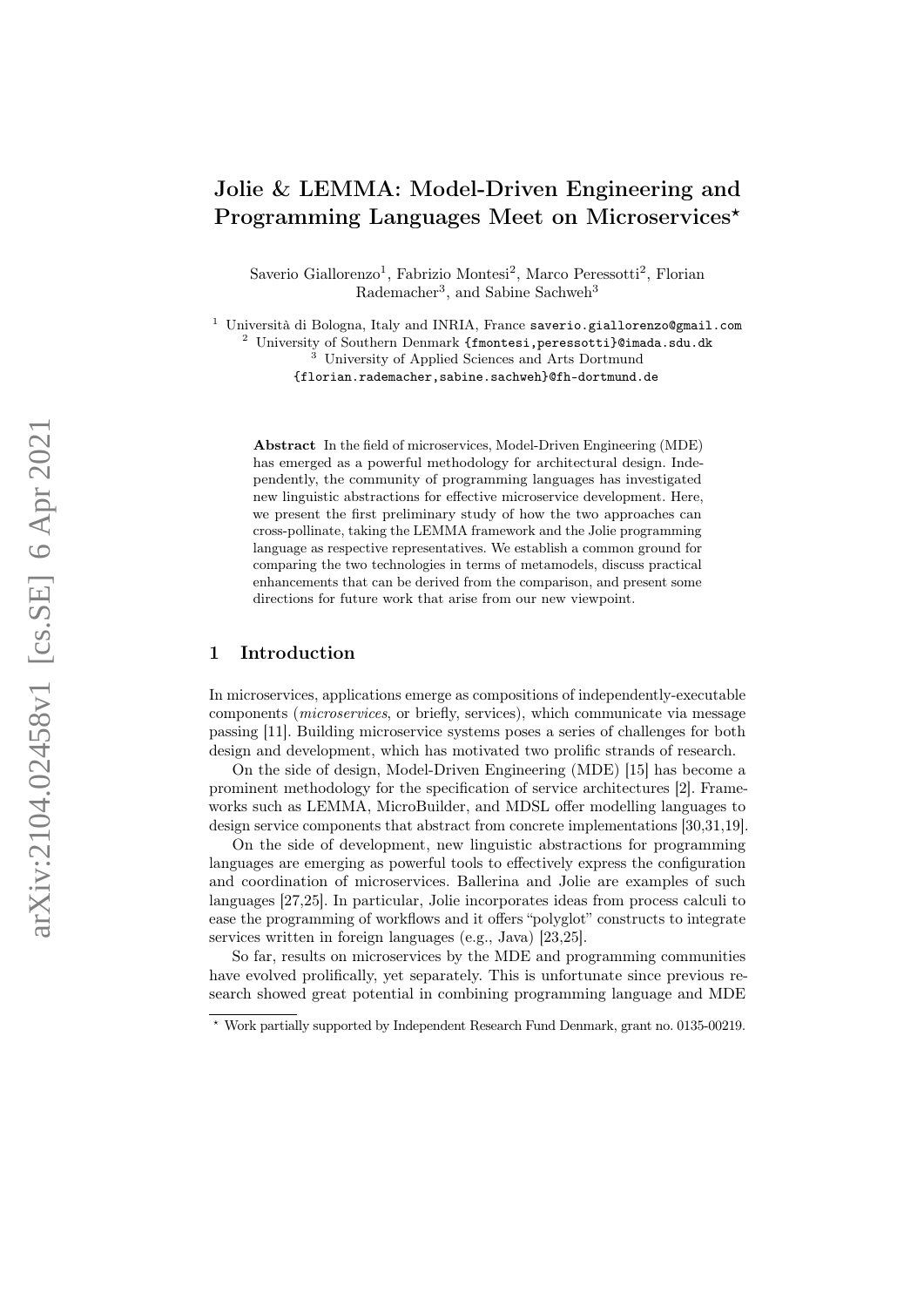#### 2 S. Giallorenzo et al.

techniques [\[12,](#page-6-3)[5,](#page-6-4)[10\]](#page-6-5). In part, we deem this phenomenon due to the few opportunities the two communities have to interact. Case in point, the authors come from the different two communities and met only recently, at the last two editions of the International Conference on Microservices (an event organised specifically to bridge sub-communities of traditional fields that share an interest in microservices). Seminars from both parts evidenced that MDE methodologies and programming languages for microservices share a common conceptual foundation that has never been properly made precise nor leveraged [\[14,](#page-6-6)[28\]](#page-7-6).

This article is the first step towards bridging conceptually MDE frameworks and programming languages for microservices. As grounding, we take LEMMA [\[29](#page-7-7)[,30\]](#page-7-0) and Jolie [\[25\]](#page-7-4) as respective representatives of the two approaches.

The main challenge is that MDE frameworks come with specifications—like LEMMA's metamodels [\[29](#page-7-7)[,30\]](#page-7-0)—that are distant from those given for programming languages—some parts of Jolie are described by using process calculi [\[17,](#page-6-7)[24\]](#page-7-8), and for others there is a reference implementation [\[22](#page-7-9)[,1\]](#page-6-8). To address this, we develop the first conceptual metamodel of the Jolie language, drawing from our experience with its formalisations [\[17,](#page-6-7)[24,](#page-7-8)[9\]](#page-6-9) and reference implementation [\[22,](#page-7-9)[1\]](#page-6-8).

Having metamodels for both Jolie (from this paper) and LEMMA (from [\[29](#page-7-7)[,30\]](#page-7-0)) allows for comparing them. We identify some key shared concepts and differences. Interestingly, the differences are complementary perspectives on common concerns, providing fertile ground for future evolutions of both approaches: we sketch extensions of LEMMA induced by Jolie, and vice versa.

The common footing we establish brings us one step closer to an ecosystem that coherently combines MDE and programming abstractions to offer a tower of abstractions [\[21\]](#page-7-10) that supports a step-by-step refinement process going from the abstract specification of a microservice architecture (MSA) to its implementation.

# 2 A Structured Comparison of Jolie and LEMMA

The conceptual metamodels of Jolie (new in this article) and LEMMA (a simplification of the metamodel in [\[30\]](#page-7-0)) are respectively displayed in [Figure 1a](#page-2-0) and [Figure 1b,](#page-2-0) in UML format. As a basis for comparison, we classify their elements in three categories: [Application Programming Interfaces \(APIs\)](#page-1-0)  $(1)$  and [Access](#page-3-0) [Points](#page-3-0) (2), which, combined, define the public contract of a microservice, and the private internal [behaviour](#page-4-0)  $\Im$  that a microservice enacts. We proceed with explaining the metamodels and our comparison by following these categories.

#### <span id="page-1-0"></span>2.1 Application Programming Interfaces (APIs)

APIs—originally introduced to provide hardware independence to programs [\[7\]](#page-6-10) specify what functionalities a microservice offers to clients [\[11\]](#page-6-0). Besides loosing coupling, APIs contribute to technology agnosticism, especially when minimising the assumptions made on the technologies used to implement behaviours.

Jolie conceptualises APIs into Interfaces. An Interface is a collection of Operations, each having its own name and being either: a OneWay operation,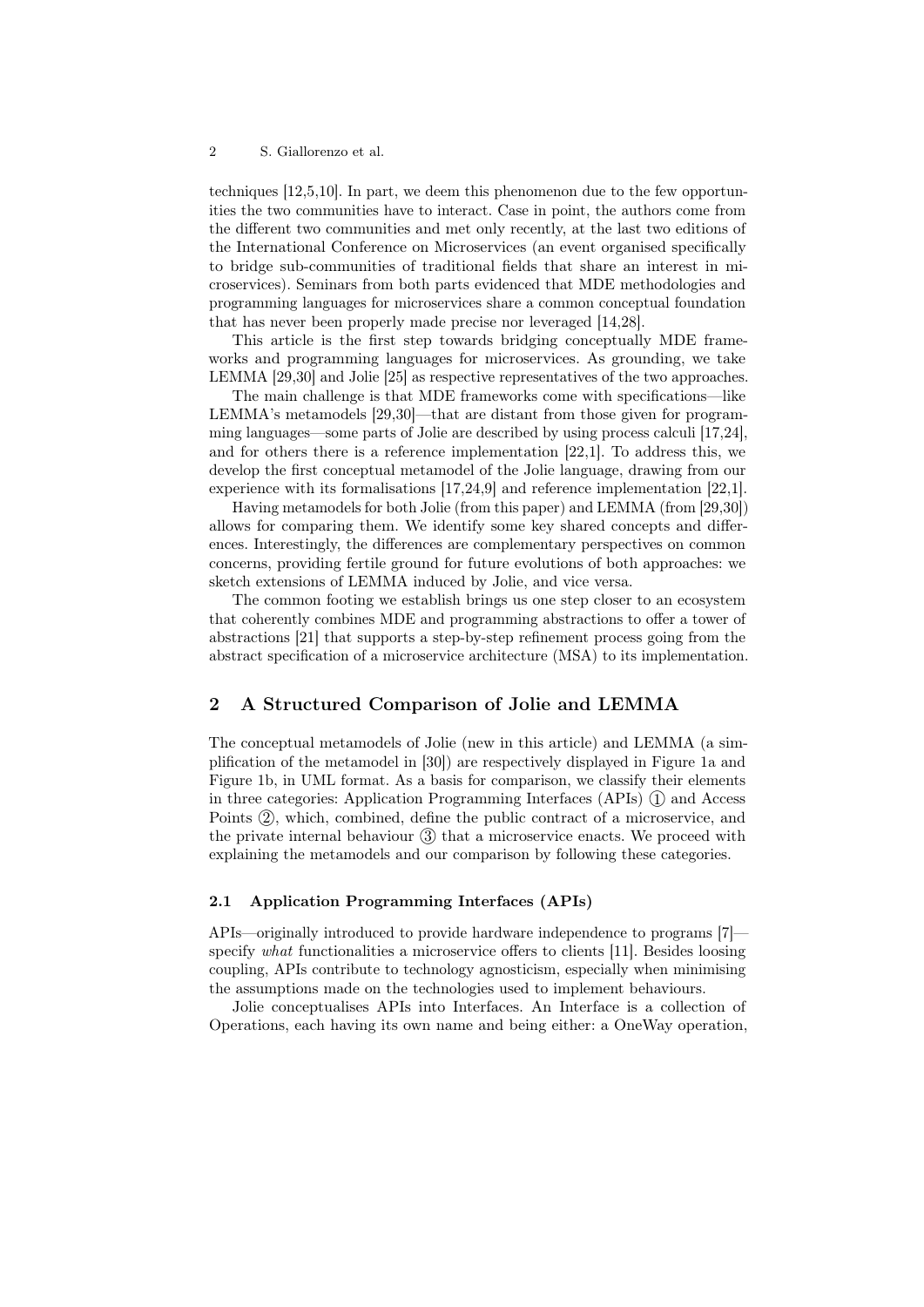<span id="page-2-0"></span>

Figure 1: Core meta-models of Jolie (a) and LEMMA (b).

where the sender delivers its message to the service but does not wait for it to be processed by the service's behaviour; or a RequestResponse operation, where the sender delivers its message and waits for the receiving service's behaviour to reply with a response. Operations include types for the data structures that can be exchanged through them. A Jolie Type is a tree-shaped data type made of two components: (i) a Basic Type that describes the type of the root of the tree and (ii) a set of Nodes that define the fields of the data structure. Basic Types include a Native Type (primitives like boolean, integer, char, string) and a Refinement that specifies further restrictions on the native type [\[16\]](#page-6-11). Nodes are arrays with specified ranges of lengths (Cardinality). Jolie data types, and thus interfaces, are technology agnostic: they model Data Transfer Objects that build on native types generally available in most architectures [\[8\]](#page-6-12).

LEMMA captures APIs as characterising components of a given Microservice though its Service Modelling Language [\[30\]](#page-7-0). Conceptually, a Microservice is a composition of Interfaces, each clustering one or more Operations. LEMMA distinguishes three types of microservices. Functional and utility ones realise domain-specific business logic and reusable generic functionality, respectively. Infrastructure microservices provide technical capabilities, e.g., for service discovery [\[3\]](#page-6-13). In LEMMA, a microservice operation is a collection of Parameters, each defined by an exchange pattern (either incoming or outgoing), a communication type (synchronous or asynchronous), and a Type, expressed in the Domain Modelling language. Types can specify some Domain-Driven Design (DDD) semantics in the form of DDD patterns, e.g., the Entity pattern [\[13\]](#page-6-14) which defines the identifying traits of the Type's inhabitants, e.g., a Person with a name and birthdate but uniquely identified by its social security number.

From the above descriptions—also remarked with the colours of the partitions in [Figure 1a](#page-2-0) and [Figure 1b,](#page-2-0) tagged with  $(1)$ —APIs are captured similarly in Jolie and LEMMA: they both attribute a paradigm to each operation, either request-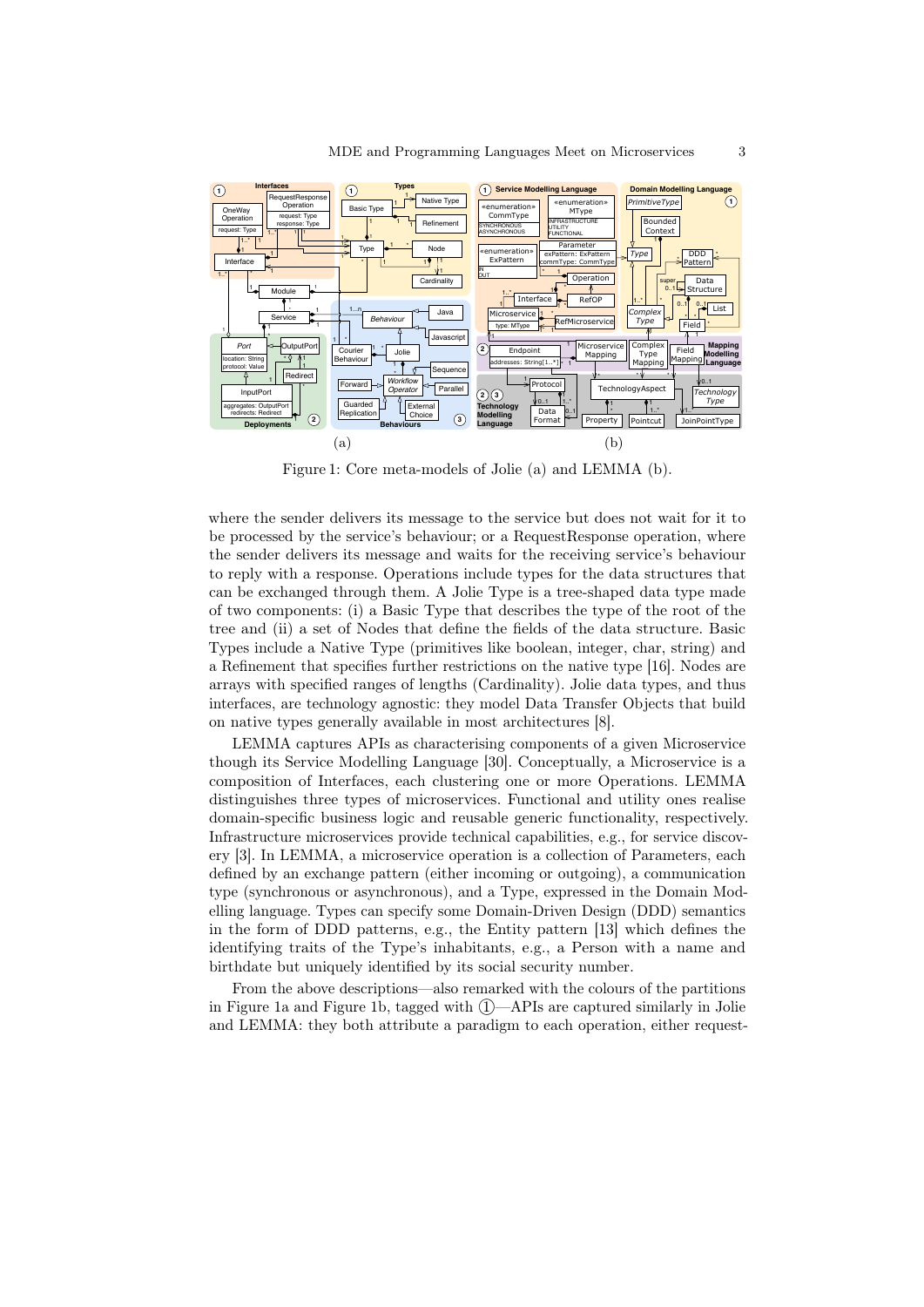#### 4 S. Giallorenzo et al.

response/synchronous or notification/asynchronous, although Jolie at the level of operations and LEMMA at the level of parameters. Types in the two models differ, but, besides LEMMA's DDD semantics, the differences are mostly technical. We exploit the vicinity of views on APIs between Jolie and LEMMA to propose in [Section 3](#page-4-1) an extension of Jolie that captures DDD patterns of LEMMA's Types. At the conceptual level, Jolie and LEMMA interpret API design from different perspectives. Jolie defines APIs as reusable artefacts, separately from services (a service can then refer to API definitions). In LEMMA, APIs are part of a service definition. This difference makes for an interesting point for building a reference metamodel for microservices, as discussed in [Section 3.](#page-4-1)

#### <span id="page-3-0"></span>2.2 Access Points

When a microservice implements an API, it must make a technological commitment on where and how its clients can interact with the API. Access points fulfil this need, complementing the public APIs of a microservice with the specification and configuration of the technologies used to (i) format data (how data are structured/marshalled for transmission, e.g., JSON); and (ii) transmit data (where microservices can contact each other and how data are transported among them, e.g., an IP address). Access points are the main elements that increase coupling between microservices, as providers expect clients to include in their technology stacks the technologies used at providers' access points.

Jolie integrates the Port concept (cf. [Figure 1a\)](#page-2-0) to support access point definition and configuration. A Jolie Port determines the location of an access point in the form of a URI [\[4\]](#page-6-15) and associates it with a protocol. Furthermore, a Port clusters one or more Jolie Interfaces, which define the operations available at that access point (and also complete the public contract of the given microservice).

Jolie distinguishes between InputPorts and OutputPorts (cf. [Figure 1a\)](#page-2-0). InputPorts expose a public contract to clients while OutputPorts define access points used in behaviours (cf. [Section 2.3\)](#page-4-0) to invoke other microservices.

LEMMA provides the Endpoint concept (cf. [Figure 1b\)](#page-2-0) to model locations and technologies of access points, as part of a microservice API. To cope with technology heterogeneity in MSA [\[26\]](#page-7-11), LEMMA treats technology information as a dedicated concern in microservice modelling. Indeed, it provides two modelling languages to (i) organise technology information in dedicated *technology models*; and (ii) assign this information to service models within dedicated mapping models. In the context of access points, technology models cluster Protocols and DataFormats (cf. [Figure 1b\)](#page-2-0) and make them available to mapping models for determining the technical endpoint characteristics.

Both Jolie and LEMMA support the specification of inbound access points: Jolie InputPorts and LEMMA Endpoints include the definition of the technological choices that define the location and the data formats of access points. However, Jolie and LEMMA differ in their description of outbound access points: (i) Jolie provides OutputPorts to specify, in behaviours, the interaction with the access points of other microservices. (ii) LEMMA provides the RefMicroservice concept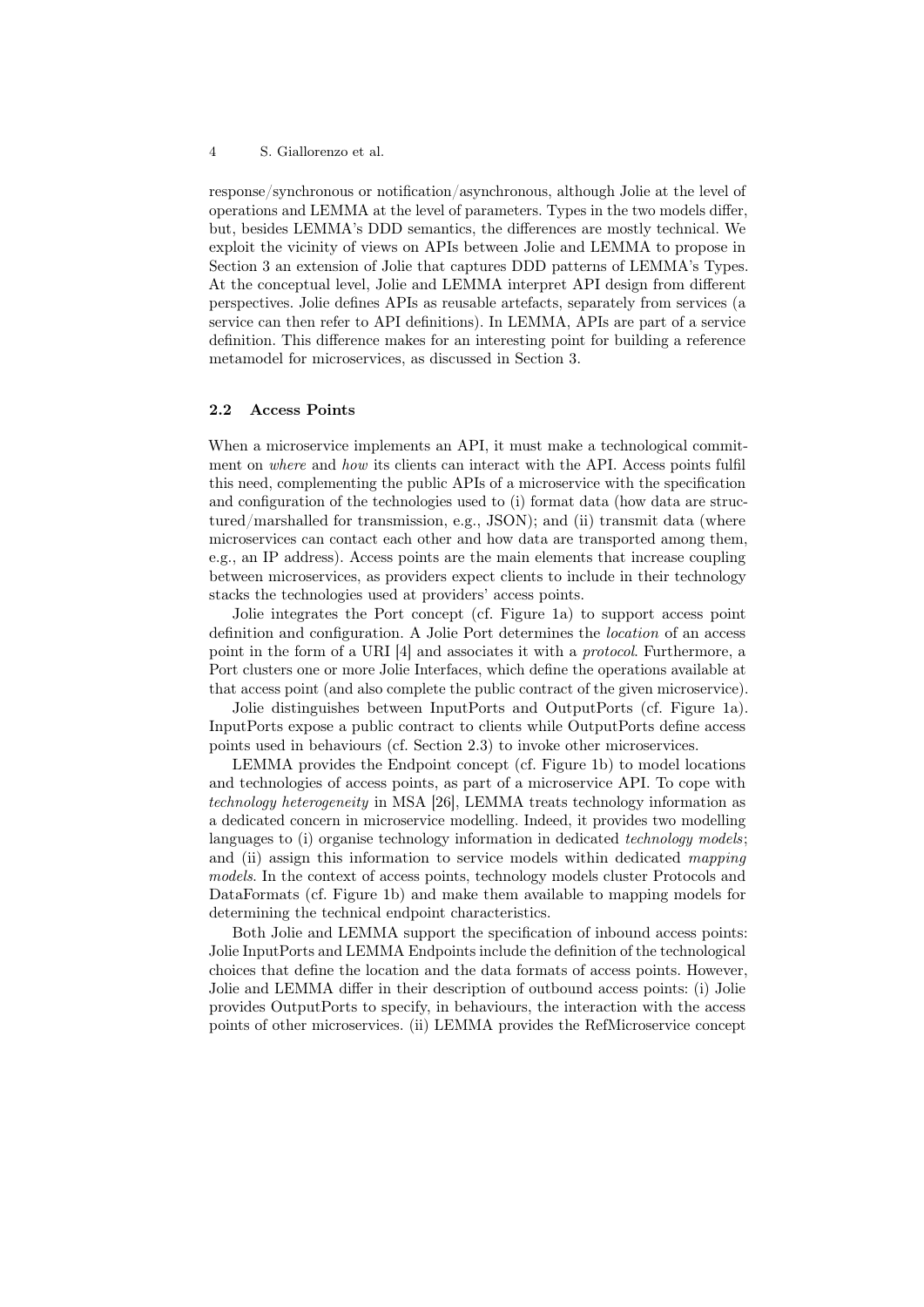to specify dependencies among microservices—LEMMA leaves to model processors how to interpret RefMicroservices, e.g., defining deployment precedence.

#### <span id="page-4-0"></span>2.3 Behaviours

Behaviours specify the internal business logic of a microservice, including when the microservice can accept requests from clients and when it invokes other microservices. Jolie allows developers to use Java, JavaScript or Jolie Behaviours to express the behaviour of microservices. Jolie Behaviours are a fragment of the Jolie Language (herein, Jolie Behavioural Language), where microservice behaviours are first-class citizens that, starting from the basic service invocation, can be composed into complex behaviours via high-level *workflow operators* such as Sequence, Parallel, and Guarded Replication. The choice of these operators is rooted in process calculi and the study of core languages for service-oriented computing [\[18,](#page-6-16)[25\]](#page-7-4). In this sense, the Jolie Behavioural Language can be regarded as a full-fledged specification language for microservices behaviour and, borrowing LEMMA's conceptual organisation, the Jolie Interpreter as its default technology.

LEMMA does not support (yet) complete specifications of microservice behaviours. However, one can use LEMMA's malleable technology modelling language in this direction, defining a suite of technology aspects for declaring general behaviours (e.g., that a microservice is guarded by a circuit breaker) and programming new code generators to produce microservice skeletons.

## <span id="page-4-1"></span>3 Cross-Fertilisation and Conclusion

The conceptual similarities between Jolie and LEMMA regarding APIs, Access Points and Behaviours identified in this work open the door to cross-fertilisation.

Behaviours in LEMMA As discussed in [Section 2.3,](#page-4-0) LEMMA does not support complete and general specifications of microservice behaviours. We propose to extend LEMMA with hosting of languages for programming behaviours like the Jolie Behavioural Language. In general, one can envision a suite of such guest languages that users can select from or extend. The snippet below illustrates a typical instance of this scenario where a programmer extends a microservice specification with a behaviour for operation1. To this end, the programmer imports a behaviour modelling language and a suitable technology for it, in this case, the Jolie Behavioural Language and the Jolie Interpreter.

```
import microservices from "example.services" as ExampleServices
import behaviour_language from "jolie.behaviour_language" as jolie
import technology from "jolie.technology" as jolie_interpreter
```

```
@behaviour_language(jolie)
@technology(jolie_interpreter)
ExampleServices::org.example.Microservice {
  operation1() { /* programmed using the given behavioural language" */ }
}
```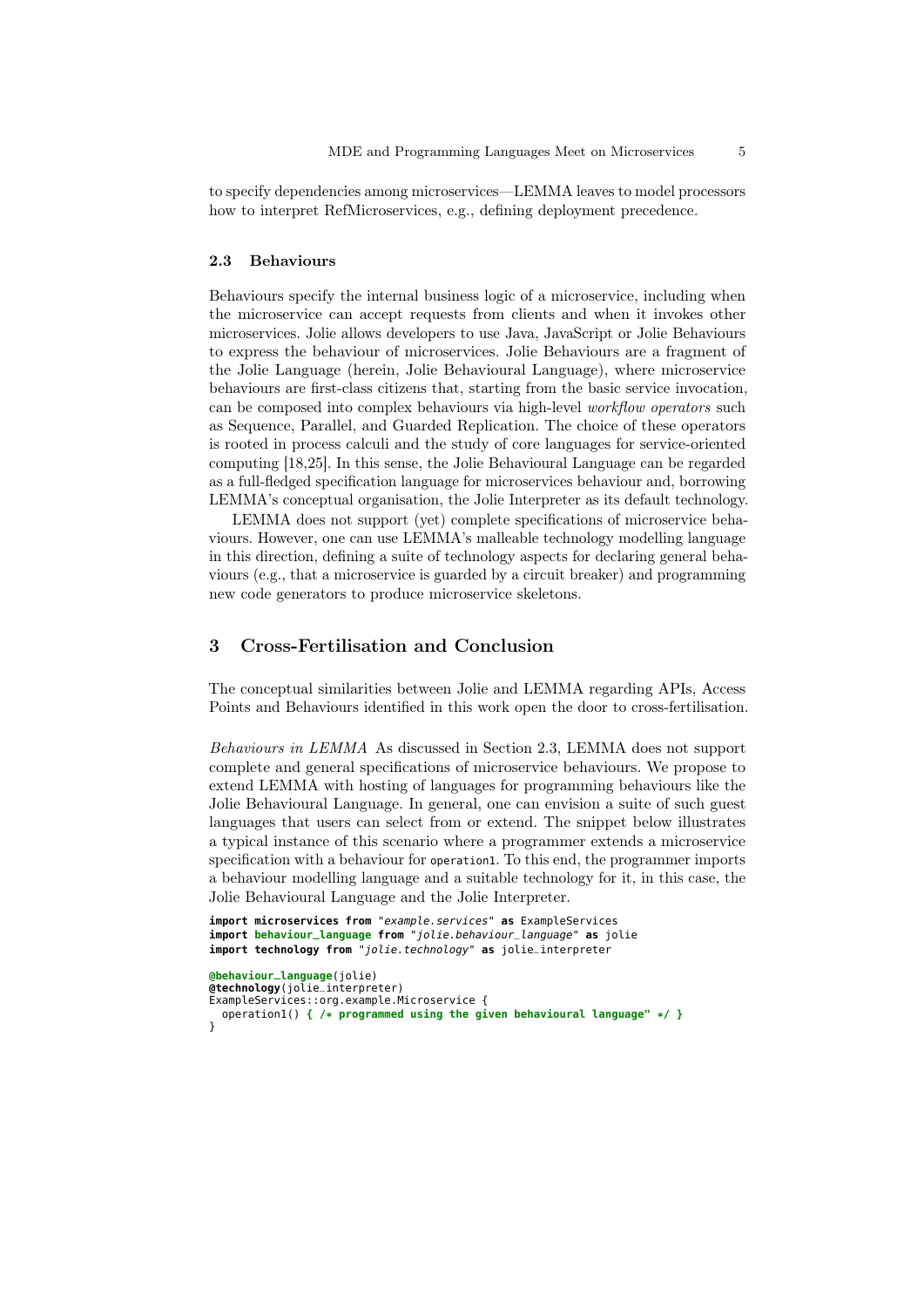#### 6 S. Giallorenzo et al.

This requires a conceptual and technological infrastructure for language integration in some regards similar to quotation [\[20](#page-7-12)[,6\]](#page-6-17): APIs modelled in LEMMA need to be rendered available to the guest language and aspects of behaviour interaction and composition need to be made available to LEMMA. This observation suggests that this integration infrastructure could be founded over the core concepts and behaviour operators for service-oriented programming of process calculi that already constitute the foundation of the Jolie Behavioural Language.

DDD patterns in Jolie As mentioned in [Section 2.1,](#page-1-0) LEMMA's Types can be augmented with DDD semantics, i.e., constraints imposed by the domain on data structures. Equipping Jolie with such a feature can increase its expressiveness in useful ways, which we discuss briefly below. To capture DDD patterns in Jolie, we can use comment annotations. For example, we can express the Entity pattern (cf. [Section 2.1\)](#page-1-0) via the annotation **@entity** below, which associates the property identity of the pattern with two sub-nodes of the Person type (SSN and country):

/// **@entity** { identity = [ SSN, country ] } **type** Person { SSN: **string**, country: **string**( **length**(3) ), name: **string** }

An immediate result is using DDD patterns to improve documentation, by attaching plain-text explanations of the intended usage of types—in unison with the additional constraints expressed by refinements (cf. **length**(3) above). More advanced integrations can elevate DDD patterns at the level of types, opening the door to runtime and static utilities. For instance, we can have operations "governed" by the semantics of patterns, e.g., to verify entity equality through a unique assertEquals operation that checks equality of the components defined in the identity annotation of the entity's type. Similarly, patterns can indicate static constraints on types, e.g., there cannot be two Persons, identified by SSN and country, whose names differ. Pattern-aware execution engines can enforce static constraints at runtime, e.g., keeping track of the (privacy-preserving) "signature" of each identified entity and its correlated immutable values.

Reference Metamodel Jolie and LEMMA are in remarkable conceptual proximity despite their distant origins—namely Programming Languages and MDE. This close match in their conceptual foundations hints at the existence of a reference metamodel for MSAs to be uncovered. This reference metamodel should identify the main concepts of MSA including their basic properties and relationships to each other. Furthermore, it should emerge from the analysis of various existing, yet fragmented bodies of MSA knowledge ranging from pattern collections, over best practices and reference solutions for certain challenges in MSA, to more formal approaches like metamodels for programming and modelling languages. Recent efforts in the area of software deployment automation [\[32\]](#page-7-13) reveal the potential of reference metamodels as they (i) reify and organise knowledge about a specific subject area; (ii) enable the comparison and reasoning about alternative approaches to the same issue; and (iii) allow identification of migration paths and cost estimation for technology choices. We believe that a reference metamodel for MSAs would be valuable to organise efforts and unify the great number of ad-hoc solutions for recurring challenges and the heterogeneity of MSAs.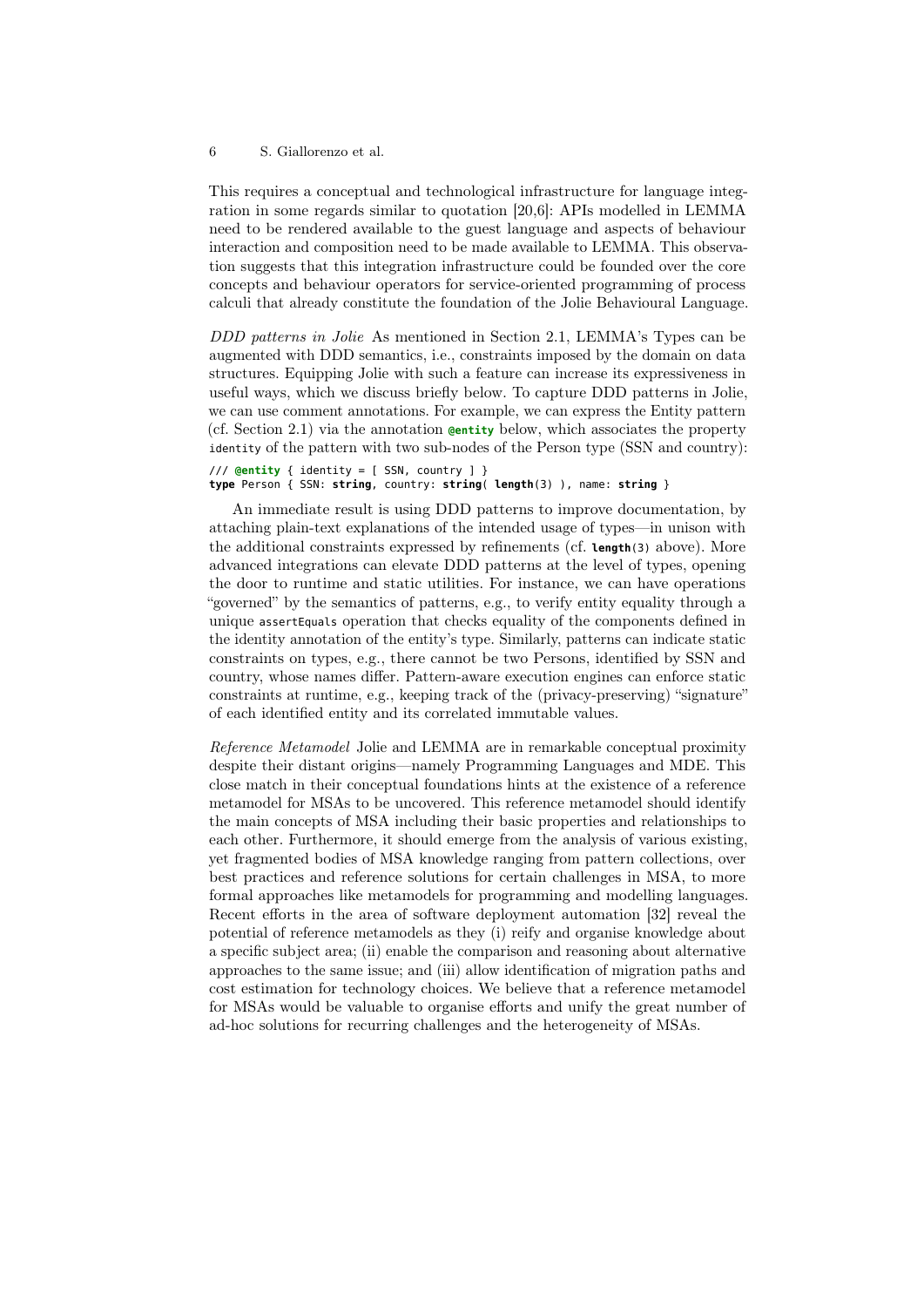#### References

- <span id="page-6-8"></span>1. Jolie website (2020), <https://www.jolie-lang.org>
- <span id="page-6-2"></span>2. Ameller, D., Burgués, X., Collell, O., Costal, D., Franch, X., Papazoglou, M.P.: Development of service-oriented architectures using model-driven development: A mapping study. Information and Software Technology 62, 42–66 (2015), elsevier
- <span id="page-6-13"></span>3. Balalaie, A., Heydarnoori, A., Jamshidi, P.: Migrating to cloud-native architectures using microservices: An experience report. In: Celesti, A., Leitner, P. (eds.) Advances in Service-Oriented and Cloud Computing. pp. 201–215. Springer, Cham (2016)
- <span id="page-6-15"></span>4. Berners-Lee, T., Fielding, R.T., Masinter, L.: Uniform Resource Identifier (URI): Generic syntax. RFC 3986, RFC Editor (2005)
- <span id="page-6-4"></span>5. Butting, A., Eikermann, R., Kautz, O., Rumpe, B., Wortmann, A.: Modeling language variability with reusable language components. p. 65–75. SPLC '18, Association for Computing Machinery, New York, NY, USA (2018)
- <span id="page-6-17"></span>6. Cheney, J., Lindley, S., Radanne, G., Wadler, P.: Effective quotation: relating approaches to language-integrated query. In: PEPM. pp. 15–26. ACM (2014)
- <span id="page-6-10"></span>7. Cotton, I.W., Greatorex Jr, F.S.: Data structures and techniques for remote computer graphics. In: Proceedings of the December 9-11, 1968, fall joint computer conference, part I. pp. 533–544 (1968)
- <span id="page-6-12"></span>8. Daigneau, R.: Service Design Patterns. Addison-Wesley, first edn. (2012)
- <span id="page-6-9"></span>9. Dalla Preda, M., Maurizio, G., Claudio, G., Jacopo, M., Fabrizio, M.: Interfacebased service composition with aggregation. In: Paoli, F.D., Pimentel, E., Zavattaro, G. (eds.) Service-Oriented and Cloud Computing - First European Conference, ESOCC 2012, Bertinoro, Italy, September 19-21, 2012. Proceedings. Lecture Notes in Computer Science, vol. 7592, pp. 48–63. Springer (2012)
- <span id="page-6-5"></span>10. Deantoni, J.: Modeling the behavioral semantics of heterogeneous languages and their coordination. In: 2016 Architecture-Centric Virtual Integration (ACVI). pp. 12–18 (2016)
- <span id="page-6-0"></span>11. Dragoni, N., Giallorenzo, S., Lafuente, A.L., Mazzara, M., Montesi, F., Mustafin, R., Safina, L.: Microservices: Yesterday, today, and tomorrow. In: Mazzara, M., Meyer, B. (eds.) Present and Ulterior Software Engineering, pp. 195–216. Springer (2017)
- <span id="page-6-3"></span>12. Erdweg, S., Giarrusso, P.G., Rendel, T.: Language composition untangled. LDTA '12, Association for Computing Machinery, New York, NY, USA (2012)
- <span id="page-6-14"></span>13. Evans, E.: Domain-Driven Design. Addison-Wesley, first edn. (2004)
- <span id="page-6-6"></span>14. Fernando, A., Giallorenzo, S., Guidi, C., Jayasoma, S., Maschio, B., Mauro, J., Montesi, F., Montesi, M., Peressotti, M., Wallnöfer, M.D., Warusawithana, L.: Ballerina and Jolie: Connecting two frontiers of microservice programming. In: Microservices 2020 (2020)
- <span id="page-6-1"></span>15. Frankel, D.S.: Model Driven Architecture: Applying MDA to Enterprise Computing. John Wiley & Sons (2003)
- <span id="page-6-11"></span>16. Freeman, T., Pfenning, F.: Refinement types for ml. In: Proceedings of the ACM SIGPLAN 1991 conference on Programming language design and implementation. pp. 268–277 (1991)
- <span id="page-6-7"></span>17. Guidi, C., Lanese, I., Montesi, F., Zavattaro, G.: Dynamic error handling in service oriented applications. Fundam. Informaticae 95(1), 73–102 (2009)
- <span id="page-6-16"></span>18. Guidi, C., Lucchi, R., Gorrieri, R., Busi, N., Zavattaro, G.: : A calculus for service oriented computing. In: ICSOC. Lecture Notes in Computer Science, vol. 4294, pp. 327–338. Springer (2006)